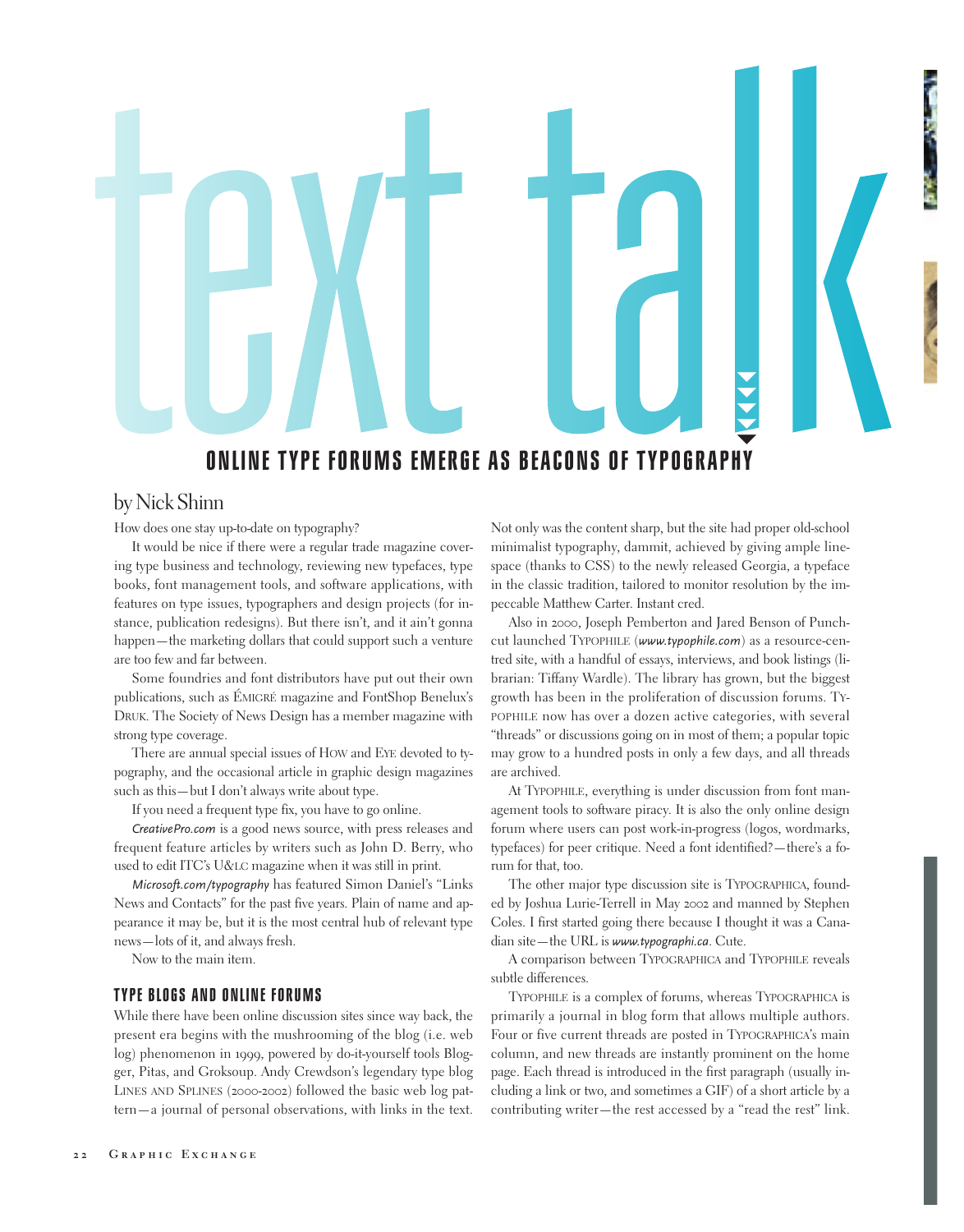

Comments are invited, and off it goes, wherever the authors/commentors take it.

The site is built on the subjective opinions of its writers, who are in a sense columnists, or instigators of multiple-author columns. The choice of topics is dependent on the writers. With the ample space available for them to stimulate profound analysis, combined (a la Crewdson) with the sophisticated typographic elegance of an openly leaded, mutely-hued Georgia, one would expect a refined exchange of ideas. But that's not always the case. Threads can get ugly in a hurry, as when one writer recommended a new online font publisher, and several respondents engaged in a heated criticism of the plagiarized designs in its catalog; the publisher closed its website a couple of days later. Monthly visits: c.150,000.

At TYPOPHILE, anyone can start a thread on anything, with a comment as simple as "What Bodoni?" On both sites, talk can become absurdly technical, or broadly hilarious, as in the discussion, "What if God had a font?" where God decided to chime in and was asked by Sean-Michael Chavez, "If someone designs a font, but it never gets used, does it exist?", to which He replied, "If someone uses a font but it was never designed…it must be Arial."

Despite the similarities that occur in their threads once they get going, both becoming discussions, it's apparent that TYPO-GRAPHICA is a journal descended from the personal blog, and TY-POPHILE is a forum, descended from the discussion group.

These Typo- sites are not presently income-generating businesses. Nor were they initiated with that in mind. They are labours of love. With its simple site structure and free weblog publishing system (by Movable Type), TYPOGRAPHICA's costs are covered by Matthew Bardram's Atomic Media Pixel Fonts, a foundry which hosts it in return for a small (but prominent) banner ad. Writers aren't paid for their pieces. The rotating art gallery of around 100 "bloggtopper" large banners is provided free-ofcharge by contributors in return for a mouse-over link.

| 0.0.0<br>makerni, sandhat<br>come 4 has Feder-<br><b>Magnitude</b> !                                                                                                         | III Typogride Society, Matter Siggest III Next Wans.<br>Statio 1 mobil, during resolution of Aug 1210 P Band 1, State West<br><b>Jauni</b> :<br><b>Auto de volcà à l'especial</b>                                                                                                                                                                                                                                                                                                                                                                                                                                                                                                                                                                                                                                              | 000<br>o<br>ID Takeshie Feladet Statement<br>making applies<br>Toppic 1, Malt 1, McNas Harolines 1, \$440, 5 for Mass 1, three Marin<br>Louisville & Track Moulding<br>Issue)<br><b>STANDARD STANDARD</b><br><b>Alexandriana</b>                                                                                                                                                                                                                                                                                                                                                                                                                                                                                                                                                                                                                                                                          | 0.0.0<br>ID Yesternahma, Automal of Yesternahe.<br>-TYPOGRAPHICA                                                                                                                                                                                                                                                                                                                                                                                                                                                                                                                                                                                                                                                                                                                                                                                                                                                                                                                                                                                                                                                                                                                                                                                                                                                                                                                                                                                                                                                                                                                       |                                                                                                                                                                                                                                                                                                                                                                                                                                                                                                                                                                                           | Despite the similarities<br>that occur in their<br>threads once they get |
|------------------------------------------------------------------------------------------------------------------------------------------------------------------------------|--------------------------------------------------------------------------------------------------------------------------------------------------------------------------------------------------------------------------------------------------------------------------------------------------------------------------------------------------------------------------------------------------------------------------------------------------------------------------------------------------------------------------------------------------------------------------------------------------------------------------------------------------------------------------------------------------------------------------------------------------------------------------------------------------------------------------------|-----------------------------------------------------------------------------------------------------------------------------------------------------------------------------------------------------------------------------------------------------------------------------------------------------------------------------------------------------------------------------------------------------------------------------------------------------------------------------------------------------------------------------------------------------------------------------------------------------------------------------------------------------------------------------------------------------------------------------------------------------------------------------------------------------------------------------------------------------------------------------------------------------------|----------------------------------------------------------------------------------------------------------------------------------------------------------------------------------------------------------------------------------------------------------------------------------------------------------------------------------------------------------------------------------------------------------------------------------------------------------------------------------------------------------------------------------------------------------------------------------------------------------------------------------------------------------------------------------------------------------------------------------------------------------------------------------------------------------------------------------------------------------------------------------------------------------------------------------------------------------------------------------------------------------------------------------------------------------------------------------------------------------------------------------------------------------------------------------------------------------------------------------------------------------------------------------------------------------------------------------------------------------------------------------------------------------------------------------------------------------------------------------------------------------------------------------------------------------------------------------------|-------------------------------------------------------------------------------------------------------------------------------------------------------------------------------------------------------------------------------------------------------------------------------------------------------------------------------------------------------------------------------------------------------------------------------------------------------------------------------------------------------------------------------------------------------------------------------------------|--------------------------------------------------------------------------|
| Nate: Ligan: 3 Foll risksprints                                                                                                                                              |                                                                                                                                                                                                                                                                                                                                                                                                                                                                                                                                                                                                                                                                                                                                                                                                                                | 100401044                                                                                                                                                                                                                                                                                                                                                                                                                                                                                                                                                                                                                                                                                                                                                                                                                                                                                                 | Superiori, Irms.                                                                                                                                                                                                                                                                                                                                                                                                                                                                                                                                                                                                                                                                                                                                                                                                                                                                                                                                                                                                                                                                                                                                                                                                                                                                                                                                                                                                                                                                                                                                                                       | <b>Magazint</b>                                                                                                                                                                                                                                                                                                                                                                                                                                                                                                                                                                           | going, it's apparent that                                                |
| panel de France II (come d'Arr                                                                                                                                               | and in the first time party of the first time assumption of the first major factors                                                                                                                                                                                                                                                                                                                                                                                                                                                                                                                                                                                                                                                                                                                                            | ando Aurora + Approvisor                                                                                                                                                                                                                                                                                                                                                                                                                                                                                                                                                                                                                                                                                                                                                                                                                                                                                  |                                                                                                                                                                                                                                                                                                                                                                                                                                                                                                                                                                                                                                                                                                                                                                                                                                                                                                                                                                                                                                                                                                                                                                                                                                                                                                                                                                                                                                                                                                                                                                                        | tax the Technolity in the<br>1.1                                                                                                                                                                                                                                                                                                                                                                                                                                                                                                                                                          |                                                                          |
| $-$<br><b>Samuel Marshallstern</b><br><b>Dealer Ave.</b><br><b>Seenane Leningham</b><br><b>Real Australian Life</b><br><b>FARTHALL 4-2010</b><br>Public Rd.<br>Vites Streets | <b>MARINEZ</b><br>Webbal on Tuesday, August 28, 2002 - 12-M per-<br>Harving triad Suitzage, Fark Asserse, and Fark Agent<br>Priz, Net Plac 3, and sharisme all of them for some<br>veskic at accords, I record a regular Master Jugger<br>3. After two days of using it I have to say it is<br>worsterful, No Auto Activation Vet, but it supports<br>Listende and it story and twent by Lawer running or the<br>background, his capping false arther. Wards yerly<br>4140's FAX TW 240'MI, also So wards, \$5'Walls, Tw ward.<br>and yary retable.<br>The best cart is disaffic instance senate. I solered<br>dressly from them, they looked up the and requirered<br>(sp) Ya'll pood 18 years ago, and paid the the<br>approache or leg., avent affor 1 fired them there was no.<br>way I wanted know wa cell parter humber. | Statistics to the exclusive Lizarchies Sciutt! If you haven't about an annuals, phenot<br>time a market to remakes yourself, heat free for must were if could the a progra-<br>117.94.41<br>Club have to start a new bloost.<br><b>Inches</b><br><b>Louis Modern</b><br><b>During Channel</b><br><b>SouthWest</b><br><b>CO</b><br>LIE:<br>1.810-23 10118 MY<br>ALLES F. PALISTAEL<br>m<br><b>SILE / MES &amp; ALL ATTENDED</b><br>L. Tigerroam Darrathyak<br>8-36-22 9:28 pm<br>Uppoint Partnerbow<br>philadelphia distributional contact de-<br>caracterization and<br>$\sim$<br>28-23-222, \$12/9.345<br><b>WEIGHT 14 PROGRESSE</b><br><b>Wylesward</b><br>CA 25 policy (rate of a street<br><b><i>PERMIT COLA GANGLER</i></b><br>\$121-222, 21412 per-<br><b>BE There's Transitionals Bushe</b><br>7.06.03 3.44 pm<br>Tillians Standid<br>7-34-03 8:17 pm<br><b>BE</b> Value Deep.<br>Grant Hutchingen | Liamua Belisses (100+ UserFresTresTrest)<br>Indian chambiocripts invate Desart Investor<br>from tow product their their areas available to the style.<br>futural. Administrator periodical a PEF core perch study a patch follows:<br>the controlsts later and their tempera.<br>investigated there's sub-named inge-growing-immersializeds genuing<br>instruments are already of the late beams and the companies<br>lane-cliner, Midlate Moder From investigate \$10 for Allaho-<br>immes. With axis a large ratatus at stingulines systems<br>kinning's various of threatists was just in a both social in<br>percent the research stream insulated and the three Measons in<br><b>Real Falls Frings</b><br>400-94-92T.<br>TO USA AMERICA COLORADO INTERNAS<br>T-13-85 Michi am<br><b>NE Turnishall</b> Torry<br><b>Basical Visconant</b><br><b>BE What do not wait to say in</b><br><b>MODEL AT RADARAS</b><br>3-14-03 1:28 pm<br>FARM IS AND<br>the Template Chart<br><b>M</b> Henriq Brial<br>2-24.03 1133 pm<br><b>Nothern Methods</b><br>51 Bobds Houck Time<br>by flavorings by and particul Tark Dallanest<br>345-03 143 pm<br>The 44 Bride Privating Library, London is freebul for normal mount<br>20 Tax certing from booting" Near Araba.<br>2140-031-3120 pm<br>instituted. Trailers framework: incompetitist include some film<br>away has no integrational five up of insulator said delagence boas<br><b>NG</b> She brasher Persons<br>Mold Benedi<br>1-28-02 9:19 MW<br>invested him would. This stronger policed by this conditioner better as<br>that has finant. | TYPOGRAPHICA (right) is a<br>1.141411111111<br>10 10 10 11 14 15 16<br>22 23 24 25 26 27 28<br>journal descended from<br># # # ir # # #<br>the personal blog, and<br><b>PACIFIC IN GROUP</b><br><b>Think</b><br>TYPOPHILE (left) is a<br>forum, descended from<br>100110814-01<br>1193689<br>the discussion group.<br><b><i><u>ABANEER</u></i></b><br>Collection States of Asia Rd.<br>1 BERBELL SAM LAWLAND<br>17 of Falls Seals Ter.<br>- Lipstermont of And Service<br>limitive intil.<br>"There has trained (ed)<br>porchedos :<br><b>REIGHA THANK</b><br><b>Training For Section</b> |                                                                          |
| <b>Brogrimson Codesi</b><br><b>STOP THE </b><br><b><i>Indiana Mark</i></b><br><b>Tegonesic S.MIS</b>                                                                         | trary your graft<br>Peaked on Tukestee, August 05, 2003 - 2:50 pm 1<br>Training Ry You recruites, clamped, thangailling full frame at<br><b><i><u>Engineer</u></i></b> sert.<br>The pail counting at aim time inspect affected a detec-<br>I most to try before 21 box                                                                                                                                                                                                                                                                                                                                                                                                                                                                                                                                                         |                                                                                                                                                                                                                                                                                                                                                                                                                                                                                                                                                                                                                                                                                                                                                                                                                                                                                                           |                                                                                                                                                                                                                                                                                                                                                                                                                                                                                                                                                                                                                                                                                                                                                                                                                                                                                                                                                                                                                                                                                                                                                                                                                                                                                                                                                                                                                                                                                                                                                                                        |                                                                                                                                                                                                                                                                                                                                                                                                                                                                                                                                                                                           |                                                                          |
|                                                                                                                                                                              |                                                                                                                                                                                                                                                                                                                                                                                                                                                                                                                                                                                                                                                                                                                                                                                                                                |                                                                                                                                                                                                                                                                                                                                                                                                                                                                                                                                                                                                                                                                                                                                                                                                                                                                                                           |                                                                                                                                                                                                                                                                                                                                                                                                                                                                                                                                                                                                                                                                                                                                                                                                                                                                                                                                                                                                                                                                                                                                                                                                                                                                                                                                                                                                                                                                                                                                                                                        |                                                                                                                                                                                                                                                                                                                                                                                                                                                                                                                                                                                           |                                                                          |
| <b>Extrap 603</b><br><b>HAAL MAILERS</b>                                                                                                                                     |                                                                                                                                                                                                                                                                                                                                                                                                                                                                                                                                                                                                                                                                                                                                                                                                                                | B Administration B Lightsd                                                                                                                                                                                                                                                                                                                                                                                                                                                                                                                                                                                                                                                                                                                                                                                                                                                                                | Import the Library. His covered indical the planted inspect cold.<br>The name: "This expands can labe the form of Travist is conditionized<br>ar waypaying tussened for the continuum goody bug or the notating                                                                                                                                                                                                                                                                                                                                                                                                                                                                                                                                                                                                                                                                                                                                                                                                                                                                                                                                                                                                                                                                                                                                                                                                                                                                                                                                                                        | <b>Ross Have</b>                                                                                                                                                                                                                                                                                                                                                                                                                                                                                                                                                                          |                                                                          |
| <b>January Providentials</b><br><b>TRANSPORT</b>                                                                                                                             | Noted or Canaday, August 10, 2003 / 2:35 pm                                                                                                                                                                                                                                                                                                                                                                                                                                                                                                                                                                                                                                                                                                                                                                                    | 6.000-000 Travelries III Highly Eventrals Travelrife is a Frankris and                                                                                                                                                                                                                                                                                                                                                                                                                                                                                                                                                                                                                                                                                                                                                                                                                                    | Incomercial Editor, Michael Industrialism.                                                                                                                                                                                                                                                                                                                                                                                                                                                                                                                                                                                                                                                                                                                                                                                                                                                                                                                                                                                                                                                                                                                                                                                                                                                                                                                                                                                                                                                                                                                                             | M-RAY-Bronz & M-RAY                                                                                                                                                                                                                                                                                                                                                                                                                                                                                                                                                                       |                                                                          |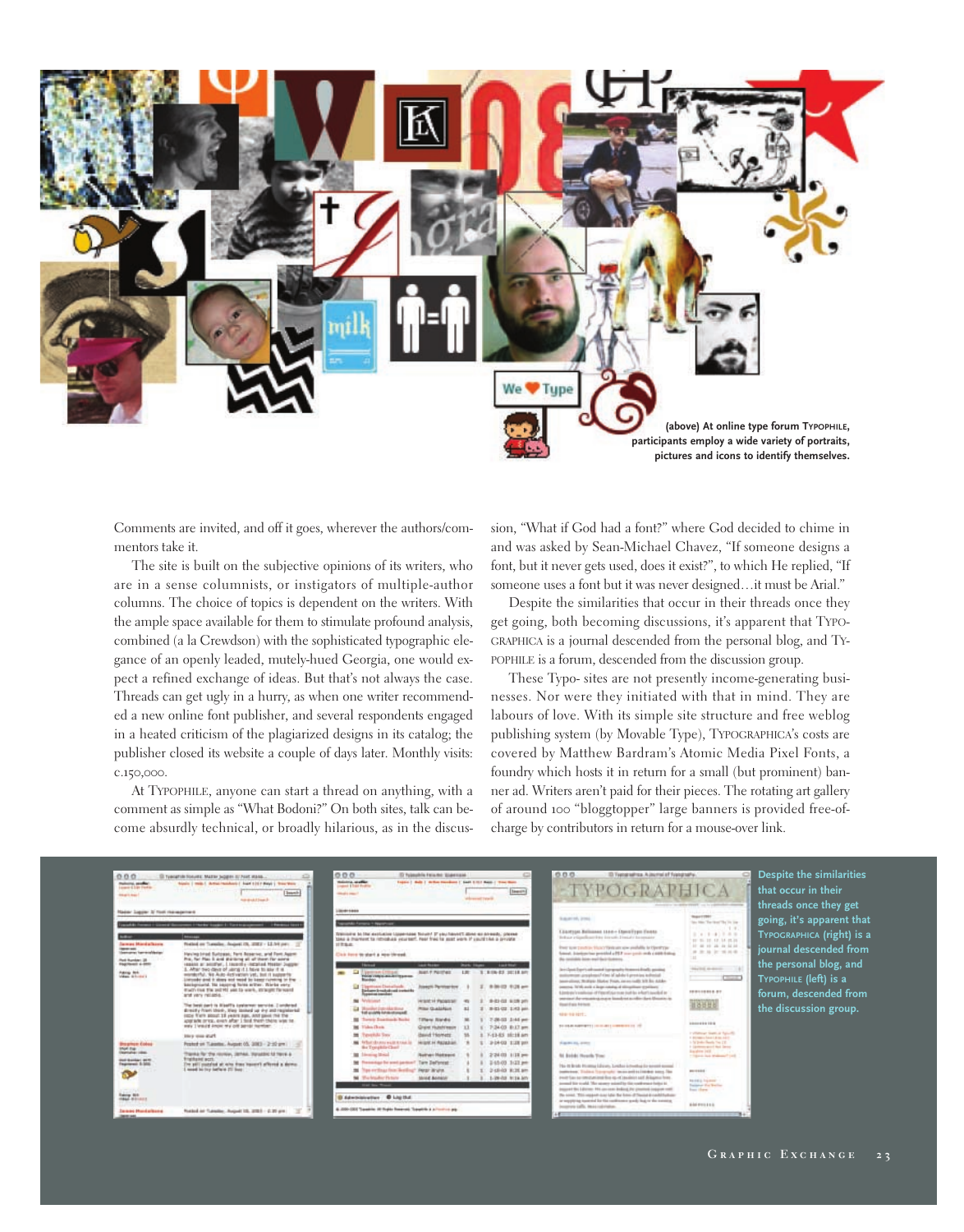# **ANTI-ALIASING: JUST SAY NO**

### THIS IS ANTI-ALIASED SAMPLE TEXT. THIS IS ALIASED SAMPLE TEXT.

**Stop rubbing your eyes. It's OS X, the type is supposed to be blurry. Huh? Don't like that? Well, break out the pixel fonts!**

### **HOW TO USE BITMAP FONTS IN FLASH**

**In Fireworks and Photoshop, you can turn off the anti-aliasing and give any font the jaggies. In Flash, use a specially designed pixel-font at 8 pt size to keep things crisp—here's how:**



**MISCELLANEOUS TIPS** 

- **In Flash MX, do not leave line spacing at the default 2 pts—this will result in a missing line of pixels on top of the characters. Set it to 4 or more.**
- **Publishing a movie in Flash MX: make sure that "Dimension" is set to Quality" [?!] to turn off anti-aliasing.**

With its more open format and larger community (monthly visits: 250,000), TYPOPHILE requires more bandwidth. There is also a fee for its forum software. The bills are higher, and although it is not presently a for-profit venture, it has a strategy for continued funding to ensure its existence past the time when the keen attention of its creators begins to wane. This TYPOPHILE achieves by way of sponsorship and banner advertising, and selling membership in restricted-access discussion groups. Ah, the black arts…

## **BAROQUE PIXELIZATION**

SPEAK UP (*www.underconsideration.com/speakup*) is a graphic design forum started in 2002 by the outspoken Chicago designer Armin Vit to air his opinions. Like TYPOGRAPHICA, it is powered by Movable Type and features a stable of authors, and like TY-POPHILE, it offers a selection of forums (although not as many), with frequent typographic topics. Like both, it is no moneymaker. What distinguishes SPEAK UP—not just here, but anywhere on the Net—is the stunning graphic quality of Vit's design. To those who say that fine typography is not possible on the web—least of all with live HTML text—check *www.underconsideration.com/spea kup\_v2/interviews/heller.html*.

Rather than trying to hide the jagged pixel in a fog of aliasing, SPEAK UP makes a virtue of it. "Crisper. Sharper. Added Bitmapness," it proclaims in the pseudo-italic of Underware's brilliant pixel font, Unibody. The elaborate typography of SPEAK UP is contained in a ruled grid that also holds bars and fields enlivened by baroque motifs and patterns—all executed pixel-by-pixel with the flat-patterned precision of a traditional Granjon or Bodoni ornament. Additional icons are by Vit's Toronto collaborator, Christopher May.

SPEAK UP is struggling with its success. Big traffic boosts the bandwidth bill, and as a result, appeals for financial support occasionally interrupt the content, much like a public TV fundraiser. TYPOPHILE's financial strategy, as befits the oldest site mentioned here, is somewhat more advanced; just how far it will develop remains to be seen.

It is quite possible that the blog and the forum will become commercialized in a way that differs significantly from the discussion groups located at large consumer websites like eBay or corporate type sites like Adobe or MyFonts, which are almost exclusively tech-help forums.

For the blog/forum to evolve, it will have to accommodate commercial interest without compromising the lively personal quality of discussions. More of those professionals who surf these

### $\blacktriangleright$  - $\blacktriangleright$  $\blacktriangleright$ **PIXEL FONT SOURCES**

 $\blacktriangleright$ 

**Here are two foundries that specialize in pixel fonts: www.miniml.com http://atomicmedia.net**

**Underware has the Unibody font: www.underware.nl/site2**